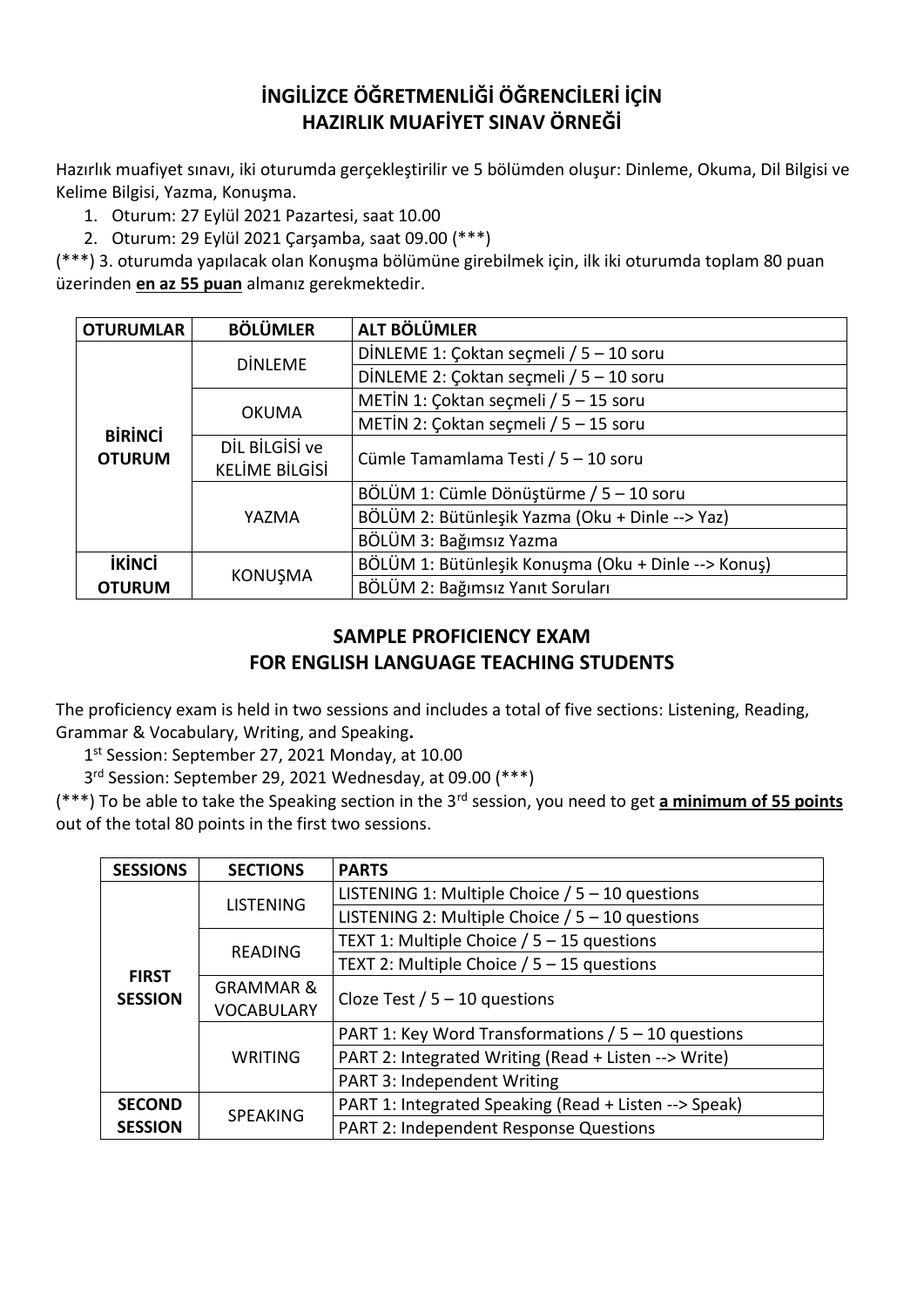#### **FIRST SESSION**

### **SECTION 1: LISTENING**

**LISTENING 1:** Listen to the conversation between a student and a professor and answer the questions below.

### **1. Why does the student go to see his professor?**

- (A) To say he needs to take some time off from school
- (B) To find out why he did not do well on a test
- (C) To explain that he is late finishing an assignment
- (D) To explain that he was sick and missed several classes

### **2. What are the students required to do at the end of the term?**

- (A) Make a group presentation about their research
- (B) Take a final exam
- (C) Write a term paper about their research
- (D) Do an independent study project

#### **3. Listen again to part of the conversation. Select the sentence that best expresses how the professor probably feels.**

- (A) She's embarrassed because she can't find the handouts.
- (B) She's unhappy that Tom picked up the handouts.
- (C) She's impressed that the student already has the handouts.
- (D) She's pleased that the student is doing so well in class.

#### **4. With which research group does the student want to work?**

- (A) Housing and Transportation
- (B) Health care
- (C) Education
- (D) Employment

#### **5. Listen again to part of the conversation. What does the professor imply?**

- (A) Getting an extension is a bad idea.
- (B) The student has a problem.
- (C) The student will need an extension.
- (D) She can help the student during the winter break.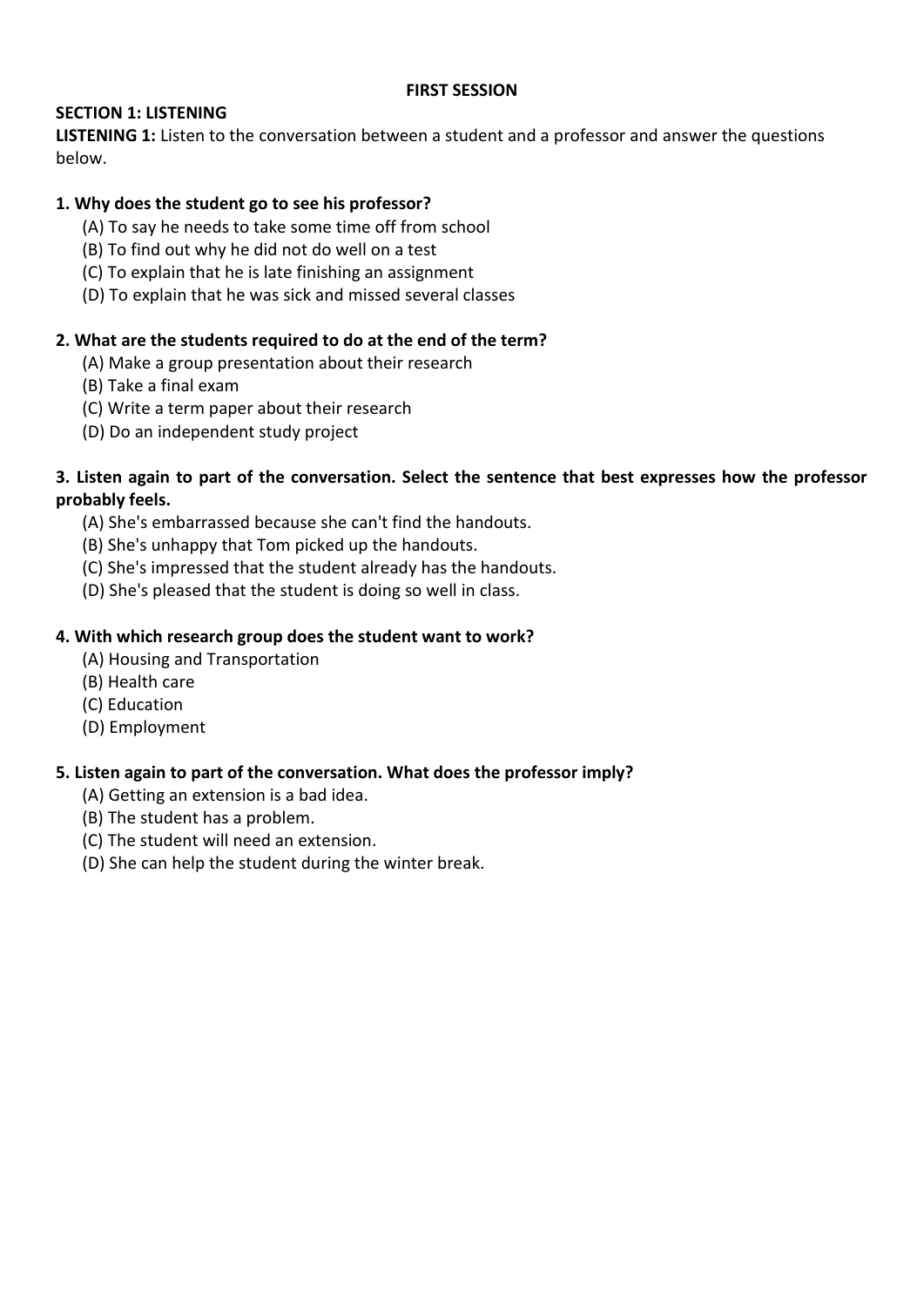#### **SECTION 2: READING**

**TEXT 1:** Read the text and answer the questions.

#### **The Miracle**

#### *She altered our perception of the disabled and remapped the boundaries of sight and sense. by Diane Schuur (from Time)*

**1** Helen Keller was less than two years old when she came down with a fever. It struck dramatically and left her unconscious. The fever went just as suddenly. But she was blinded and, very soon after, deaf. As she grew up, she managed to learn to do tiny errands, but she also realized that she was missing something. "Sometimes," she later wrote, "I stood between two persons who were conversing and touched their lips. I could not understand, and was vexed. I moved my lips and gesticulated frantically without result. **This** made me so angry at times that I kicked and screamed until I was exhausted." She was a wild child.

**2** I can understand her rage. I was born two months prematurely and was placed in an incubator. The practice at the time was to pump a large amount of oxygen into the incubator, something doctors have since learned to be extremely cautious about. But as a result, I lost my sight. I was sent to a state school for the blind, but I flunked first grade because Braille just didn't make any sense to me. Words were a weird concept. I remember being hit and slapped. And you act all that in. All rage is anger that is acted in, bottled in for so long that it just pops out. Helen had it harder. She was both blind and deaf. But, oh, the **transformation** that came over her when she discovered that words were related to things! It's like the lyrics of that song: "On a clear day, rise and look around you, and you'll see who you are."

**3** I can say the word see. I can speak the language of the sighted. That's part of the first great achievement of Helen Keller. She proved how language could liberate the blind and the deaf. She wrote, "Literature is my utopia. Here I am not disenfranchised." But how she struggled to master language. In her book Midstream, she wrote about how she was frustrated by the alphabet, by the language of the deaf, even with the speed with which her teacher spelled things out for her on her palm. She was impatient and hungry for words, and her teacher's scribbling on her hand would never be as fast, she thought, as the people who could read the words with their eyes. I remember how books got me going after I finally grasped Braille. Being in that school was like being in an orphanage. But words—and in my case, music—changed that **isolation**. With language, Keller, who could not hear and could not see, proved she could communicate in the world of sight and sound—and was able to speak to it and live in it. I am a beneficiary of her work. Because of her example, the world has given way a little. In my case, I was able to go from the state school for the blind to regular public school from the age of 11 until my senior year in high school. And then I decided on my own to go back into the school for the blind. Now I sing jazz.

#### **1. How did Helen Keller become blind and deaf?**

(A) She had a fever. (B) She was in an accident.

(C) She was born blind and deaf. (D) She received too much oxygen.

#### **2. In paragraph 1, what does the word this mean in the sentence beginning "This made me so angry . . ."?**

- (A) Getting a fever (B) Standing between two people
- (C) Kicking and screaming (D) Not understanding people who were talking

### **3. Based on the information in paragraph 2, what can be inferred about premature babies born today?**

(A) They will probably be less healthy. (B) They will probably not be given too much oxygen.

(C) They will probably not be put in an incubator. (D) They will probably be treated by fewer doctors.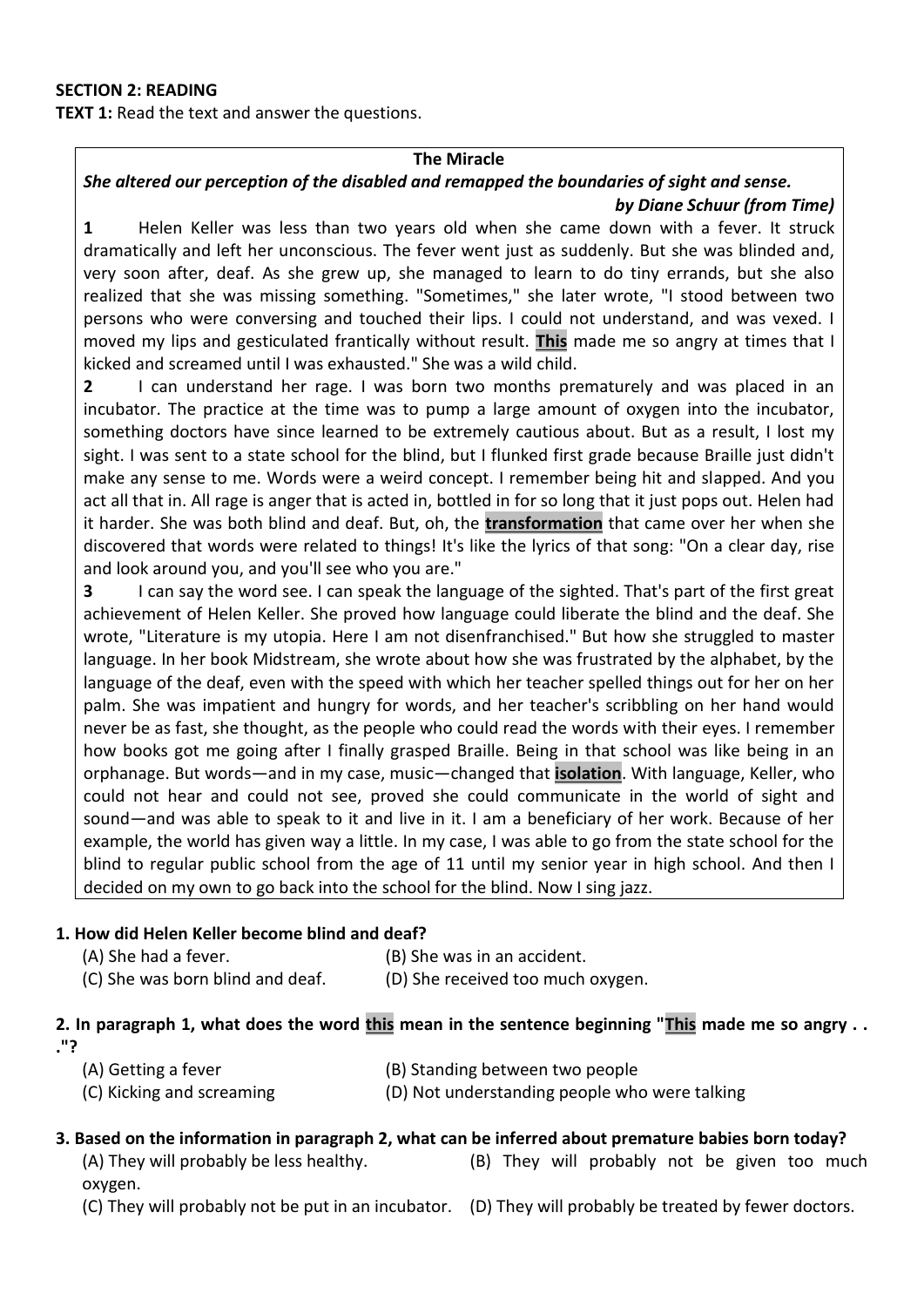#### **4. The word transformation in paragraph 2 is closest in meaning to**

| (A) emotion | (B) image | (C)change | (D) problem |
|-------------|-----------|-----------|-------------|
|-------------|-----------|-----------|-------------|

### **5. According to paragraph 2, what does the author imply about her childhood?**

(A) She learned to read easily. (B) She was angry because she was blind.

(C) She was not a good student. (D) She went to school with seeing children.

**6. Which of the sentences below best expresses the essential information in the passage excerpt? Incorrect choices change the meaning in important ways or leave out essential information.**

### *She was impatient and hungry for words, and her teacher's scribbling on her hand would never be as fast, she thought, as the people who could read the words with their eyes.*

- (A) Helen Keller wanted to communicate more quickly.
- (B) Helen Keller didn't understand her teacher.
- (C) Helen Keller's teacher wrote in her hand.
- (D) Helen Keller didn't get enough to eat.

### **7. The word isolation in paragraph 3 is closest in meaning to**

- (A) feeling of being alone (B) feeling of belonging
- (C) ability to communicate (D) ability to make friends

### **8. Which of the following statements about the author can be inferred from paragraph 3 ?**

- (A) The author feels sorry for Helen Keller.
- (B) The author was good friends with Helen Keller.
- (C) The author was inspired by Helen Keller's achievements.
- (D) The author wishes she were more like Helen Keller.

### **9. The organization of the text can best be described as**

- (A) a comparison of the author's life and Helen Keller's life
- (B) a chronological description of events in the author's life
- (C) an argument in favor of educating blind people
- (D) a cause-and-effect analysis of losing one's sight

### **10. Look at the four squares [] that indicate where the following sentence could be added to the text. Where would the sentence best fit? Circle the letter that shows the point where you would insert this sentence.**

#### *Because of this mistreatment, I became very angry.*

I can understand her rage. I was born two months prematurely and was placed in an incubator. **[A]** The practice at the time was to pump a large amount of oxygen into the incubator, something doctors have since learned to be extremely cautious about. But as a result, I lost my sight. I was sent to a state school for the blind, but I flunked first grade because Braille just didn't make any sense to me. Words were a weird concept. I remember being hit and slapped. **[B]** And you act all that in. All rage is anger that is acted in, bottled in for so long that it just pops out. Helen had it harder. **[C]** She was both blind and deaf. But, oh, the transformation that came over her when she discovered that words were related to things! It's like the lyrics of that song: "On a clear day, rise and look around you, and you'll see who you are." **[D]**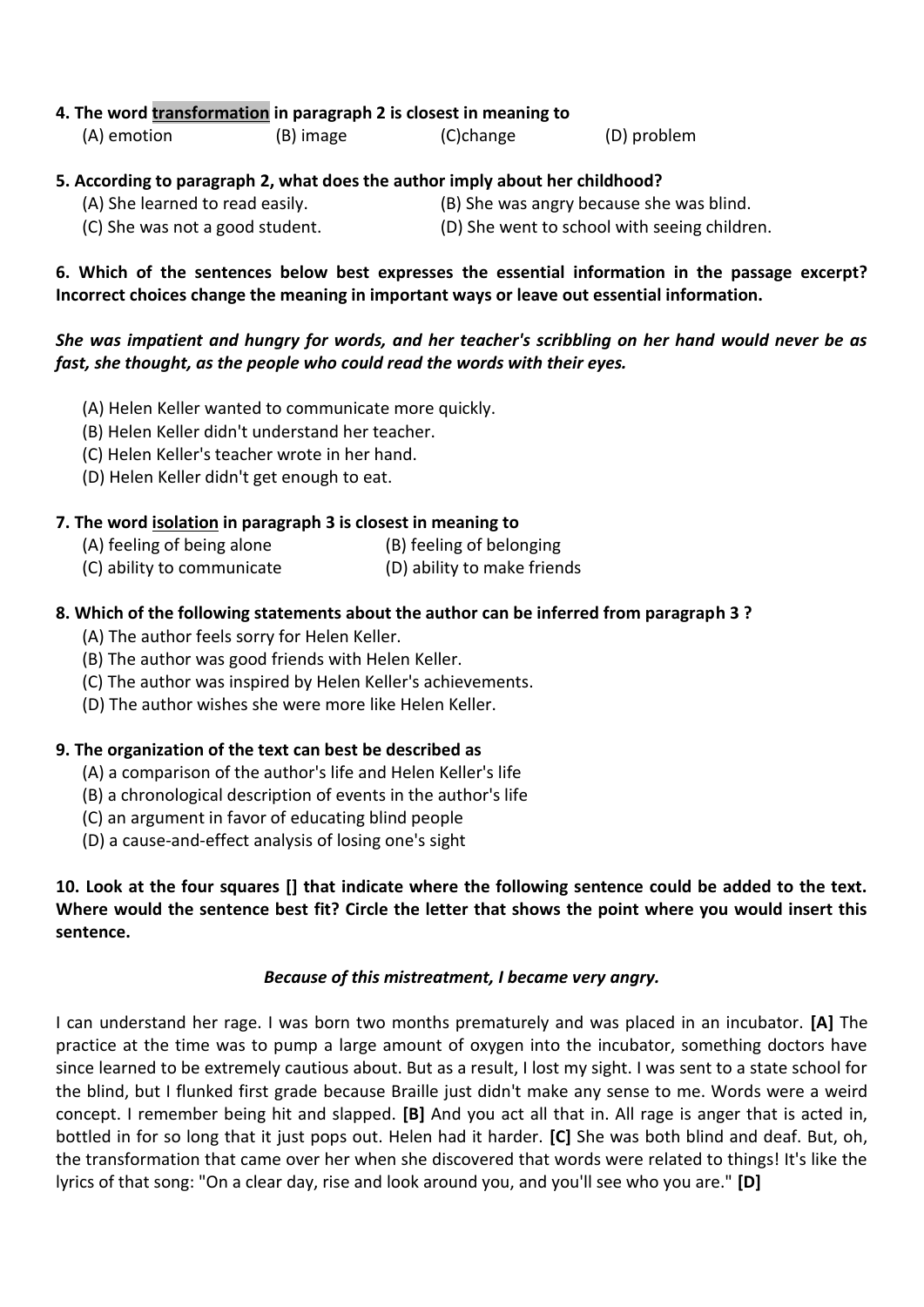### **11. Select the appropriate phrases from the answer choices and match them to the person to whom they relate. TWO of the answer choices will NOT be used.**

| <b>Helen Keller</b>               | <b>Diane Schuur</b>            |  |  |
|-----------------------------------|--------------------------------|--|--|
|                                   |                                |  |  |
|                                   |                                |  |  |
| <b>Answer Choices</b>             |                                |  |  |
| (A) Became handicapped at age two | (E) Had parents who were blind |  |  |

- (B) Became handicapped at birth (F) Went to a regular high school
- 
- (D) Got her sight back later in life (H) Was blind and deaf
- (C) Failed first grade (G) Wrote a book about her life
	-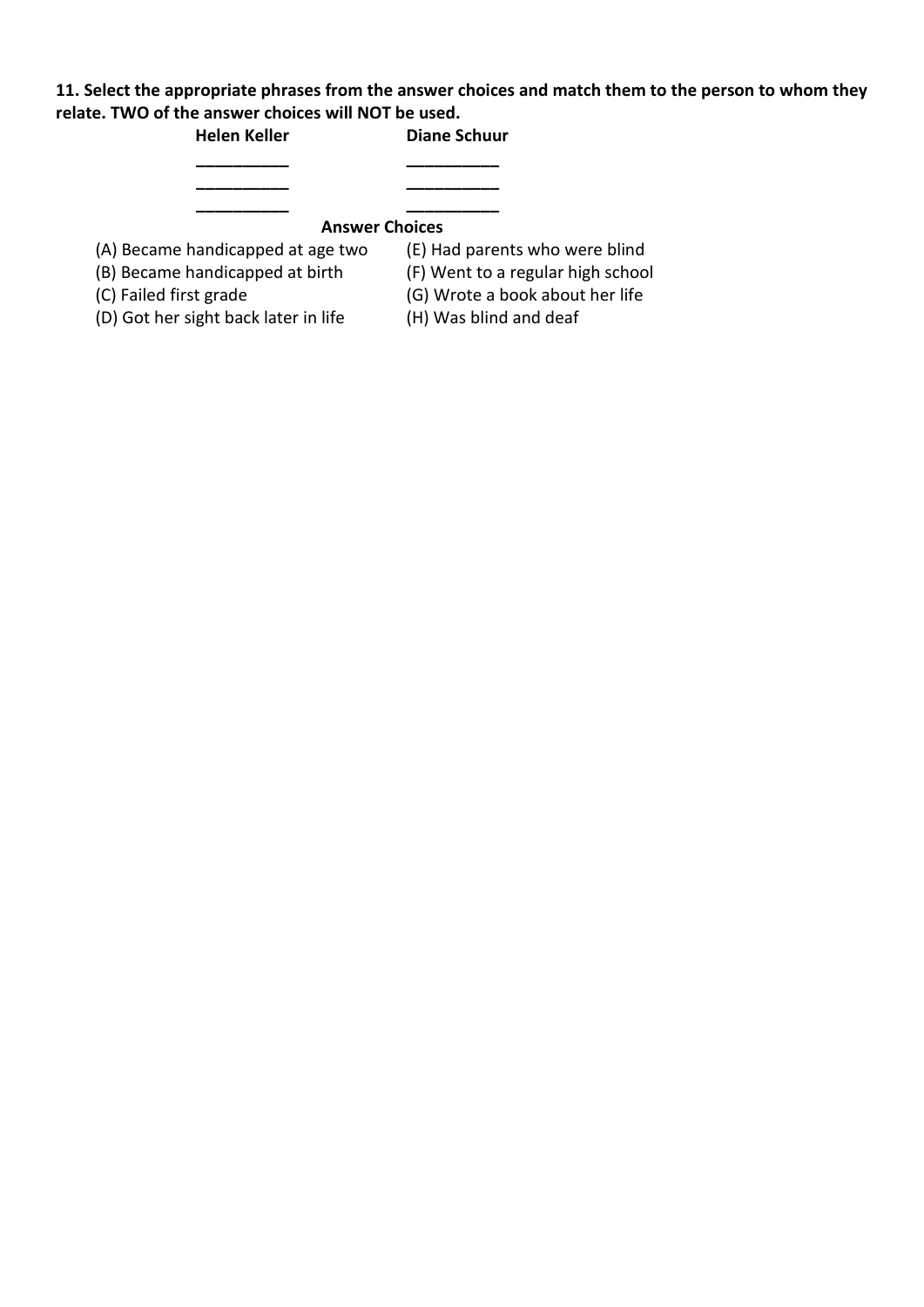### **SECTION 3: GRAMMAR & VOCABULARY Choose the most suitable alternatives to complete the following texts.**

### **Text 1:**

Although we all have the same physical organs for perceiving the world - eyes, ears, etc.- our perception of the world 1 to a great extent on the language we speak. In other words, we cannot perceive things we 2\_\_\_\_\_\_ before. Each language 3\_\_\_\_\_\_ of sunglasses 4\_\_\_\_ we 'see' the world. A classic example of the 5 between language and perception is the word *snow*. In the English language, there is only one word used to describe all possible kinds of snow. In Eskimo languages, 6 There are about thirty-two different words for snow. For instance, the Eskimos have different words for falling snow, snow on the ground, snow packed as 7 and ice, slushy snow and wind-driven snow. In contrast, cultures that 8 weather and snow may have only one word to 9 several concepts that are differentiated in English. For example, the ancient Aztec languages of Mexico had only one word to 10\_\_\_\_\_\_ to snow, cold and ice.

| 1. a) trusts                                                 | b) depends       | c) lies                   | d) varies                |
|--------------------------------------------------------------|------------------|---------------------------|--------------------------|
| 2. a) didn't name                                            | b) don't name    | c) haven't named          | d) hadn't named          |
| 3. a) are like pairs                                         | b) is like pairs | c) is like a pair         | d) are like a pair       |
| 4. a) which through                                          | b) through that  | c) that through           | d) through which         |
| 5. a) relationship                                           | b) acquaintance  | c) communication          | d) correspondence        |
| 6. a) whereas                                                | b) despite       | c) however                | d) consequently          |
| 7. a) hardly as<br>than                                      | b) hard as       | c) harder than            | d)<br>much<br>harder     |
| 8. a) experience cold rarely b) rare experience cold<br>rare |                  | c) rarely experience cold | cold<br>experience<br>d) |
| $9. a)$ tell                                                 | b) exclaim       | c) express                | d) say                   |
| $10. a)$ call                                                | b) name          | c) give                   | d) refer                 |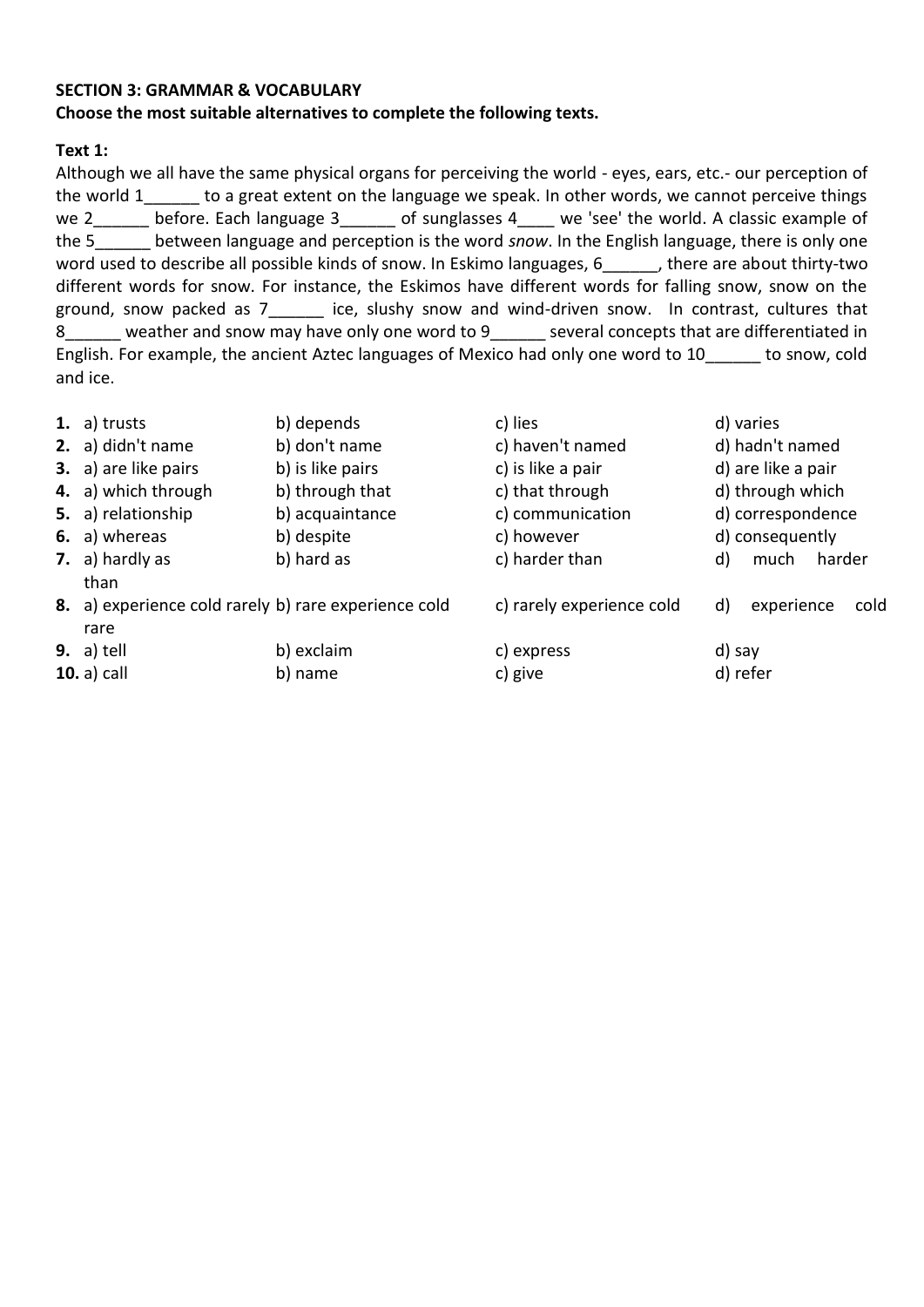#### **SECOND SESSION**

#### **SECTION 4: WRITING**

#### **PART 1: Key Word Transformations**

### **Complete the second sentence so that it has a similar meaning to the first, using the words given. Do NOT change the words given.**

- **1.** As his humans sat, the pug thought; "Will we all hike to the waterfall today?" **WONDERED** As his humans sat, the pug example of the state of the state of that day.
- **2.** We must focus to see the light during our darkest moments. **THAT** It and the set of the set of the light. The set of the light.
- **3.** If you keep going, it does not matter how slowly you go. **LONG** It does not matter how \_\_\_\_\_\_\_\_\_\_\_\_\_\_\_\_\_\_\_\_\_\_\_\_\_\_\_\_\_\_\_\_\_\_\_\_ stop.
- **4.** Because I injured my back yesterday, I now have difficulty walking. **HAVING** \_\_\_\_\_\_\_\_\_\_\_\_\_\_\_\_\_\_\_\_\_\_\_\_\_\_\_\_\_\_\_\_\_, I now have difficulty walking.
- **5.** Jason cancelled the wedding because he wasn't in love with his fiancé. **OFF** Jason \_\_\_\_\_\_\_\_\_\_\_\_\_\_\_\_\_\_\_\_\_\_\_\_\_\_\_\_\_\_\_\_\_\_\_\_ in love with his fiancé.

#### **PART 2: Integrated Task: Read, Listen, Write**

**READING:** Read the passage.

#### **The Americans with Disabilities Act of 1990**

The Americans with Disabilities Act (ADA) became law in the United States in 1990. The law protects people with disabilities from employment discrimination. An employer must give disabled people an equal chance to be hired and promoted, and a person cannot be fired from a job because they have a disability.

In addition, employers are required to provide "reasonable accommodations" to help employees with disabilities perform their jobs. These reasonable accommodations include:

- $\triangleright$  getting special equipment (e.g., buying a TTY machine so a deaf person can use the telephone)
- $\triangleright$  allowing flexible work schedules (e.g., letting en employee come in late or leave early from work)
- $\triangleright$  making the workplace accessible to people with disabilities (e.g., installing a ramp so that people in wheelchairs can enter a building)

Most accommodations are low-cost and easy for an employer to make. For example, allowing an employee to work flexible hours may cost the employer nothing at all. However, if the accommodations are too expensive or too difficult to make, the employer is not required to provide them.

**LISTENING:** Listen to the radio report and take notes as you listen.

#### **WRITING:** Write on the following topic.

*Describe the Americans with Disabilities Act and use examples from the radio report to explain how it helps disabled people in the workplace.*

**PART 3: Independent Task** *Write on the following topic.*

*Describe and explain the most significant challenges and most effective strategies related to academic success. Include examples from your own and your classmates' experiences to support your explanation.*